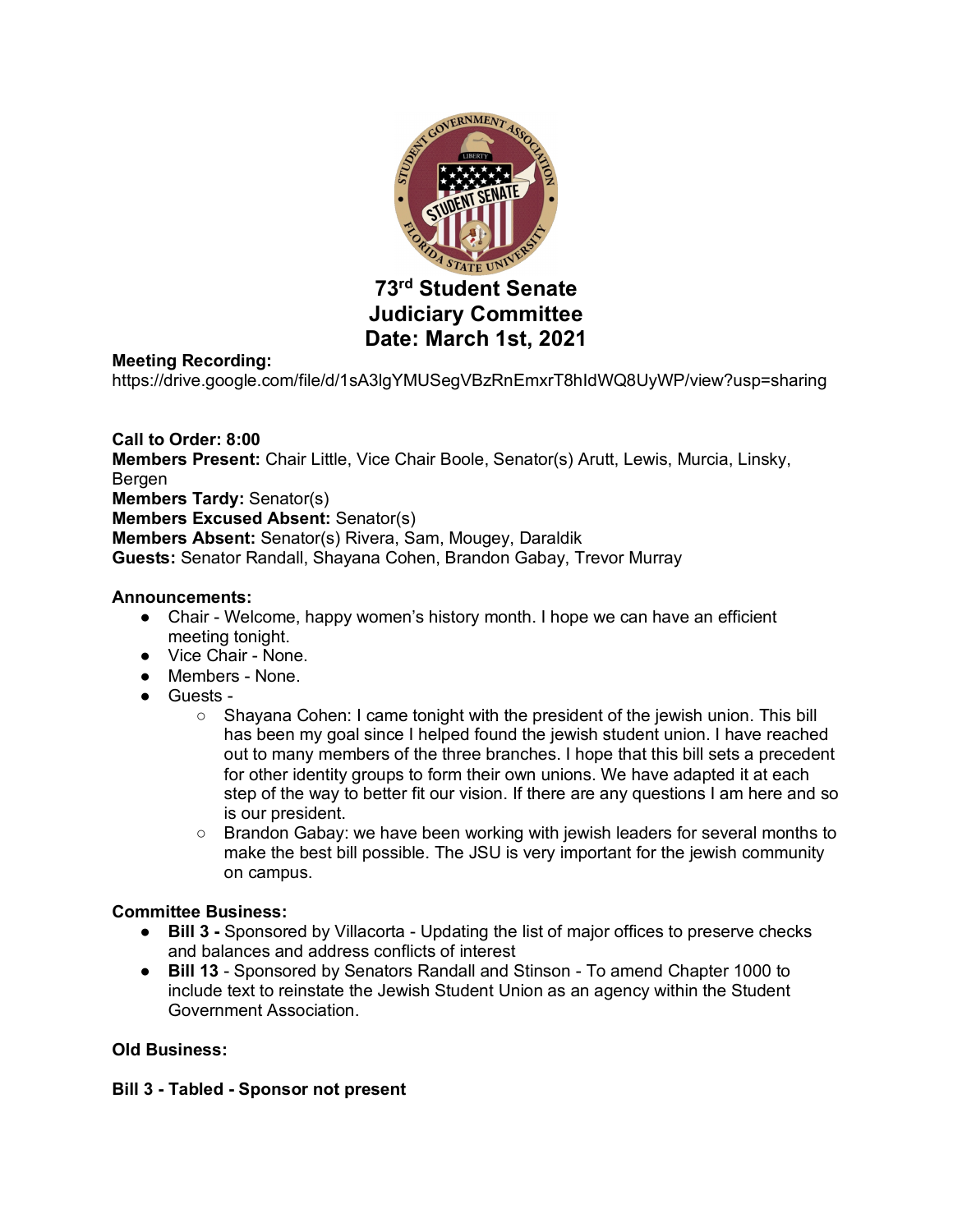## **New Business:**

## **Bill 13**

- Opening Statement:
	- $\circ$  Randall: Hello, I am so happy to be presenting this bill tonight. This has been the product of about 8 months of very hard work. With discussion with over 4,000 jews, both parties, the executive branch, and administrators. I look forward to any questions tonight.
- Technical non-debatable:
	- Linsky: How many hours of work went into this bill.
	- Randall: I can't exactly quantitate. I myself have worked about 20 hours on this bill but the group effort has been a lot since we have reached out to so many people.
	- **Linsky: Move to enter round table**
	- **Lewis: Seconded**
- Round table:
	- $\circ$  Linsky: I am upset this bill is so long and I can't find an issue with it. I am very happy that this bill is being
	- **Lewis: Move to call the question**
	- **Arutt: Seconded**
- Closing:
	- Randall: No one really talks about the effort that goes into committees. I appreciate that you all have done this effort and given your time.
- Vote:
	- **Y(Arutt, Lewis, Linsky, Bergen, Boole) N () A ()**
	- **Bill Passes**
	- $\circ$

**Linsky: Legislative round table Boole: Seconded**

## **Unfinished Business:**

## **None.**

## **Committee Legislative Round Table:**

Little: I have been talking to some people this week. I think it would be good if we go back to the court decisions and implement changes in statutes.

Linsky: Thank sounds like a great idea, Rulings superseded in the past and then changed now would be good. I appreciate that SBP sent a list of the issues found with the subpoena process. I felt really good about reaching across the aisle. Be mindful of reaching out to people you disagree with. I know I have an amendment to address the supreme court justices. There are five areas to work on.

Boole: What are the five areas?

Little: I think we can move forward from the issues the branches have had with each other to work more cohesively.

Linsky: Paraphrases email sent to senate on the 22nd. I understand the fear of the previous legislation on the floor. If a personal relationship is the cutoff that is too broad. Des Boole: Expresses fears about collaborative effort.

Linsky: Talks about the appointment process in depth.

Boole: In florida the executive branch cabinet members are elected.